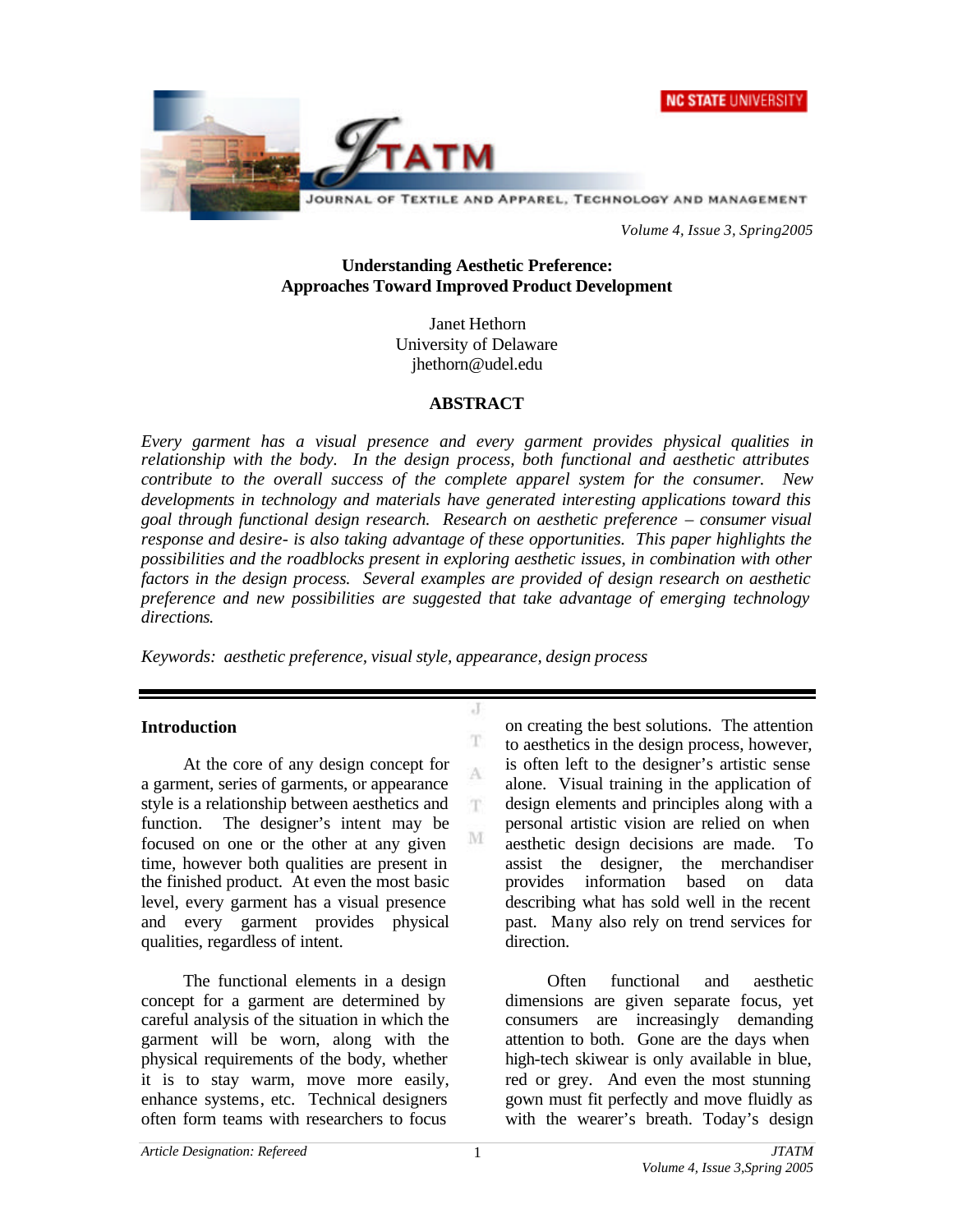challenge is to meet both the visual and performance demands in any garment, addressing the overall needs and desires of the consumer.

Due to advances in technologies and materials, new opportunities have emerged to explore ways of improving functional design. Body scanning technology has changed the direction of fit and sizing, with the ability to describe the complexities of bodies in ways not possible before. This is providing hope for major improvements that will revolutionize the apparel industry. Now, 3D body scans are being used for fit analysis (Ashdown, Loker, Schoenfelder, & Lyman-Clarke, 2004) and for shape analysis (Simmons, Istook & Devarajan, 2004). Improvements in materials and testing processes are changing the selection of components for performance design, creating exciting new options. The potential for wearing technology is just beginning to be brought to consumer awareness. Due to these new developments and recognized need, there is now an increased emphasis on functional design.

Yet, aesthetics often remain a mystery. The ways that people respond to visual information and the process of forming preferences are difficult to understand, let alone track. Aesthetic preference is most often identified after the fact, as the consumer provides reactions  $\Lambda$ through purchase decisions. The development of aesthetic design decisions tends to be perceived as somewhat ethereal, relying on intuition and artistic sense in contrast to functional design decisions that are more grounded in research about bodies and materials. The emerging significance of aesthetics in every day life, however, is creating a challenge to find ways to implement new developments in technology, relationships with function and materials, and most importantly, new understandings regarding perception and complexity of image formation. As new technologies are moving advancements in functional design, opportunities also exist to create and develop applications in exploration of

aesthetic preference of individuals and groups.

In this paper, I will discuss the need for new ways of exploring aesthetic preference, along with the roadblocks and opportunities that exist. I will also share specific examples from various design studies. These will highlight different methods as ways to uncover and implement aesthetic value and meaning, including interviews, observation, and documentation using both traditional and advanced image technology.

# **Consumer driven aesthetics**

*"The pursuit of design is not about the way things appear, but rather about the way things give meaning and relevance to the human experience." (Nelson, 2003)*

At this moment in time, there is a surge of interest in understanding perception and the senses. Several new books emphasize the importance of visual knowledge and design as a holistic process (Caplan, 2005 and Nelson, 2003). Style consciousness and attention to sensory experiences are merged with consumer decisions. "The twenty-first century has become the age of aesthetics, and whether we realize it or not, this influence has taken over the marketplace…" (Postrel, 2003). The apparel industry is waking up to the need for a new way of thinking about aesthetics. A recent article in the *Wall Street Journal* (Agins, 2004) states that "Today, the industry's authority has been shattered as consumers take their cues from a proliferating new array of influences", recognizing that consumers no longer respond to the trends as dictated by the industry. Agins goes on to explain, "Market research, once a crucial way to predict what will sell, has become less reliable as styles zig and zag unpredictably". Yet, there is a sense of bewilderment as to how to approach things differently.

The importance of understanding aesthetic preference--seeing, visual literacy, the value of aesthetics and style --has never been greater. In order to address this, there is

 $\mathcal{J}$ 

T

T M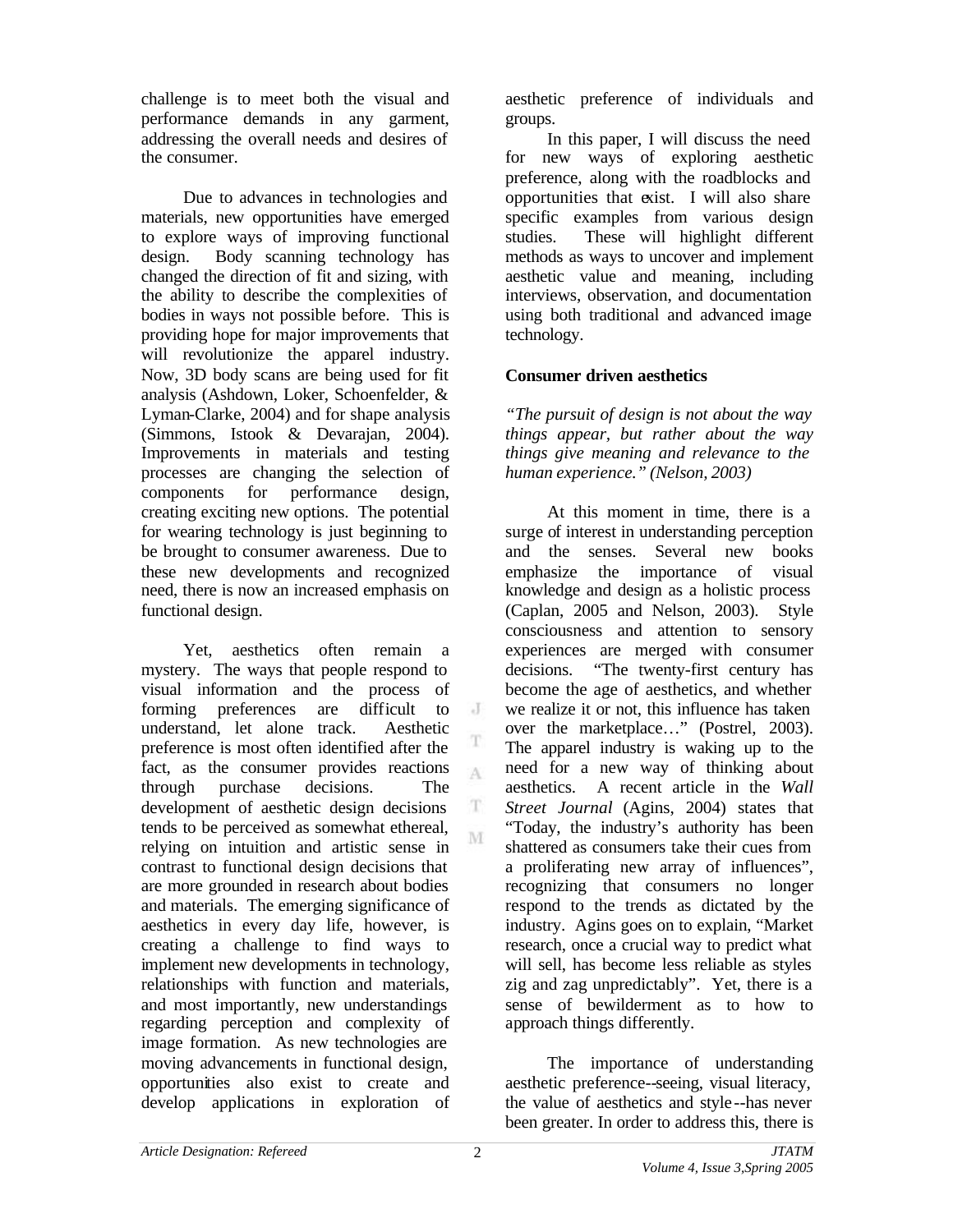a need for new methods. The age -old questions have still not been answered. How do we know what people want, what their style desires are? What creates value in their lives? We still wonder about the dynamics of fashion change. What is needed are fresh ways to approach the questions.

## **Roadblocks to unde rstanding aesthetic preference**

*The complexity of visual response* -- Discovering aesthetic preference would be rather simple if people were able to describe the visual world, their reaction to various visual stimuli and then how that reaction influences their decisions regarding what they prefer in their appearance. Actually, here begins the problem: visual response is complex and dynamic. Perception occurs mostly on subconscious levels and our communication regarding aesthetic matters is cryptic at best. People have a difficult time articulating visual information. Visual literacy is not wide spread. Bringing aesthetic understanding to the forefront is challenging. This does not mean that people are not sophisticated in their visual experience. They are. It just is not easily understood or explained.

*Understanding visuals in context* -- Further complicating any study of visual phenomenon is that meaning is contextual. Aesthetic research is too often done in separation from the context that people actually see in. For example, subjects taking part in a study may be asked to react to an actual garment "sweater" or to a photo of a "face" or "hairstyle" without any other visual context provided. It may be easier to take a visual component out of its context in an attempt to "operationalize" that component, but it actually then becomes less informative or meaningful in the process of this kind of reductive approach.

*Grasping the value of consumer input* -- Another roadblock is one that apparel companies bring on themselves, yet, so ingrained, it is not easy to remove. There is a notion that design is solely the intuitive

and creative responsibility of the designer and what she or he thinks is beautiful. The assumption is that trend services can provide direction to blend with the designer's creative vision, and, thus, the consumer will like the result. Years ago when I was doing observations and aesthetic analysis of what people wore while skiing at resorts in Colorado, I offered to share my results with a major skiwear company. Their response was, "No, we don't need anything like that, we send our designers to Europe." Recently, a reality television show on Bravo, Project Runway (2005) aired an episode where the challenge to the designers was to work with clients to meet their desires and dreams for a wedding dress. The designer who was eliminated was told that she did not stay true to her own design sense, that she paid too much attention to the client's needs. Both examples highlight the attitude that assumes the designer has the only valued voice. This view is so established within apparel companies that it hinders the openness necessary to find and integrate the wealth of information on consumer perception that drives consumer choice. It is not an 'either' / 'or' situation, designer vs. consumer. The designer's role is actually more important now than ever. At the same time, the input from the knowledge of consumer preference and desire adds a critical tool to be used in the design process. Clearly there is more to be learned about the importance of consumer aesthetic preference and how to work with it.

*Including "insider" perspective* -- An additional challenge is to find ways to gain understanding of the consumer's aesthetic perspective from their point of view, not simply the observer's take on things. Visual information is incomplete without understanding the context that it came from and the meaning that it generates. In order to gain access to this information, it is necessary to search for methods of discovering "insider" perspective. To be the "outsider" taking information from observations without understanding the aesthetic value and meaning attached can lead to incorrect interpretations and an incomplete picture -- one that is merely

 $\mathcal{J}$ 

T A

T M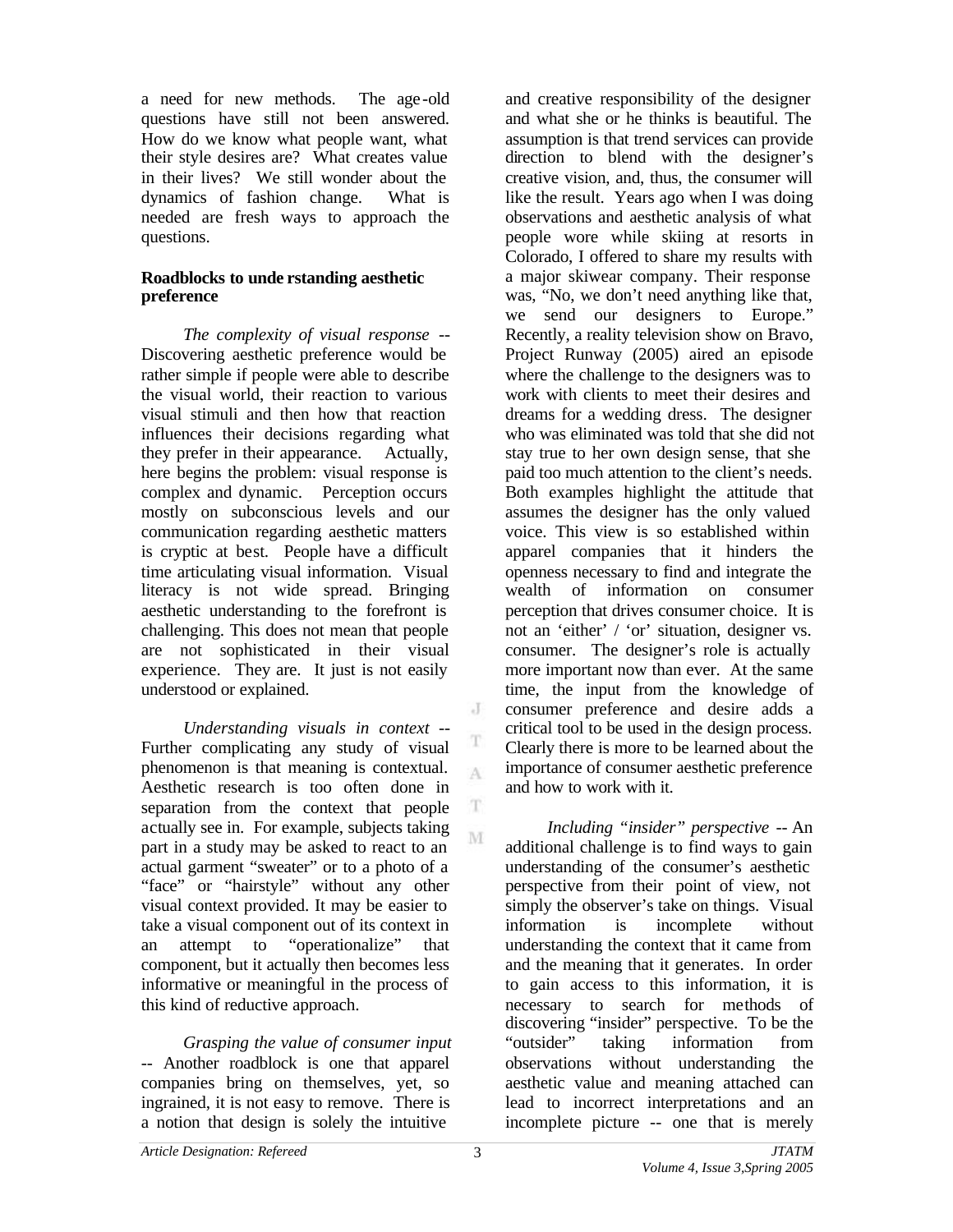surface oriented. A clear understanding of aesthetic preference includes the "insider" knowledge as well. This means that research methods need to involve respectful and open conversations with consumers.

## **Discovering Aesthetic Preference**

Conducting market research on consumer response to products is a way to gain insight into aesthetic preference. Tracking this response, however, addresses only part of the question. As soon as a consumer purchases a garment, it can be tracked. As soon as they wear it, it becomes part of history. The fashion cycle is one way to look at the movement of a style. Six phases describe this movement: introduction, rise, acceleration, mass acceptance, decline, and obsolescence (Stone, 2004). Market research, and an understanding of the fashion cycle, are tools for prediction, but both are still after-the-fact findings based on past performance. They report on a style or garment once it is already in existence, once a consumer has already purchased it. Of course, this information is helpful in deciding how much more of the same to produce, and possible directions a particular style may move in, but the real question is: How can we know what people want before they know they want it? In other words, before it has become a product to track.

Visual preference is formed in part by observations in the world on a daily basis. Consumers are constantly creating visual references and changing preferences. What is noticed next may or may not change the favorite image of the moment. For example, a person may see someone walking down the street wearing bright colors mixed with unusual patterns. This may influence their own notion of style, yet, the 'take away' may be personally more subtle. Perhaps they might opt for increasing the level of brights in their wardrobe but will stay with more traditional patterns. To learn the cutting edge movement of visual preference, it may be helpful to look at the process of seeing, to capture and describe references being viewed and to analyze them in

relationship with already accepted aesthetic preferences, articulated both visually and verbally. By going beyond individual items of apparel, focusing on style in a broader context -- the visual world in which the style is viewed in and emerges from --these opportunities will begin to be realized.



*Figure 1.* Cues from garment combinations worn in context.

## **Methods of discovery**

What follows here is a 'sampler' of methods that lead to improved understanding of aesthetic preference. References are made to particular studies with a focus on the processes and challenges involved when conducting design research to inform the product development process. It is critical to keep the broader context in mind the whole time. Although the intention is to discover heightened aesthetic understanding, this is found through keeping the context salient. Therefore, within this context, other design goals should also be addressed. The relationship between aesthetics and function as well as the connection between the consumer and the situation of use are paramount in all of the methods discussed. In addition to this broader context, the methods and studies are introduced as examples of ways to overcome the roadblocks identified earlier.

 $\cdot$ 

T.

A T.

M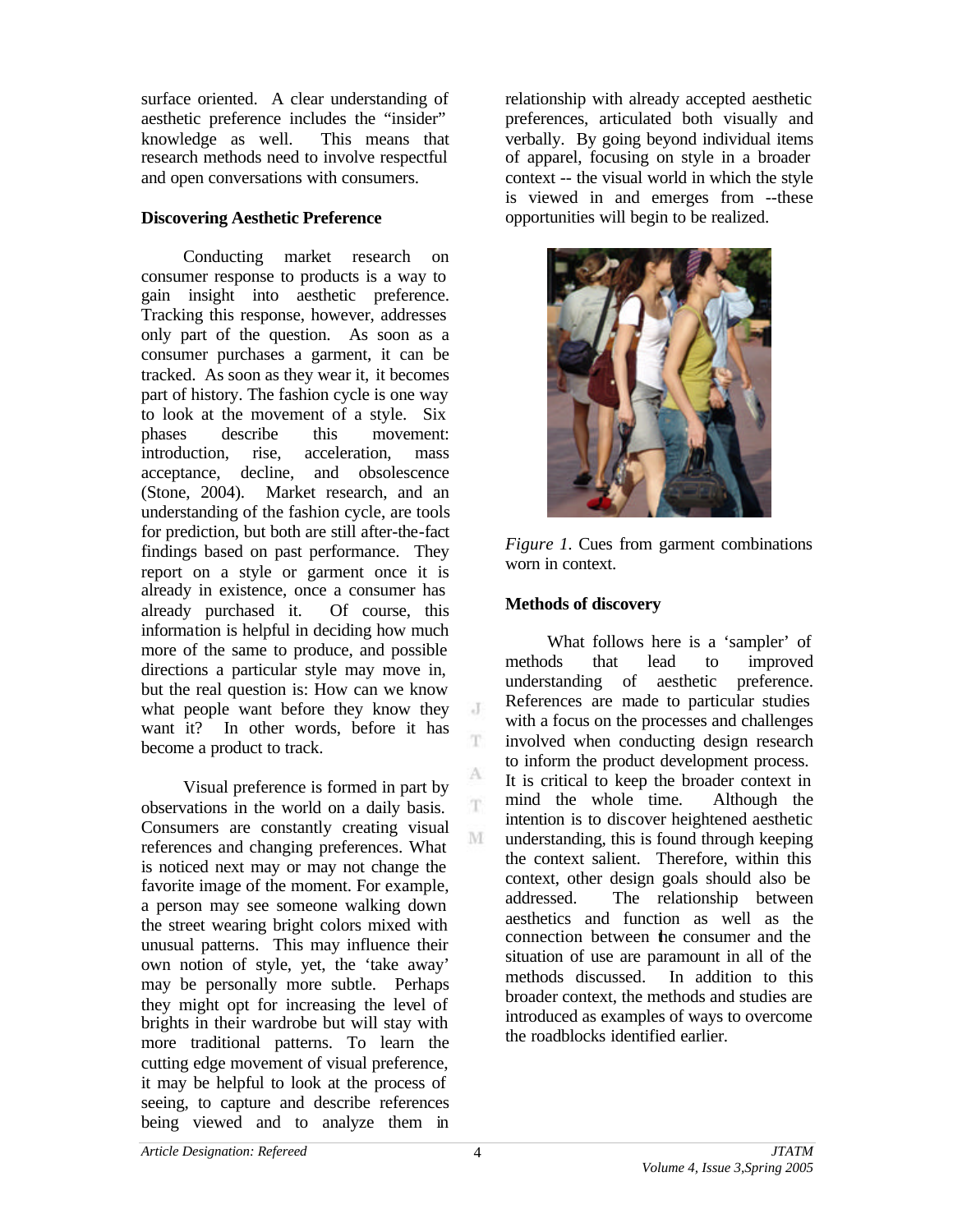## **Interviews**

A tried and true way to obtain direct input from the consumer is to conduct interviews. They will tell you what you ask for and more. The key is to ask the right questions and to follow-up with further questions in order to flesh out an idea. It is important to remember the limitation that the consumer brings to the table when it comes to visuals. Often, they can see in their mind what they cannot articulate verbally. Interview methods that are implemented to gain aesthetic knowledge should be designed to go beyond simple and immediate responses. The inclusion of visual material for subjects to respond to is extremely helpful.

# **Individual**

One-on-one interviews can be short or long in length, but the most informative are those that include open-ended questions. I usually start out with the question: "What do you like about what you are wearing today?" This way, there is something tangible to focus on; it is quick to determine the level of visual language that the subject is capable of and the rest of the interview can be guided as needed. Generally, follow-up questions will be necessary. If the response is: "It's comfortable," then I might ask: "What about it makes it comfortable?" Depending on the answer, the next question can be guided to get at more specific visual information: "Is there anything about the color that adds to the feeling of comfort?" The response might be: "Yes, I am always more comfortable in black." From there, the conversation might be guided to the connection between color, surface design, and body image. It is important for the interviewer to be open to discovering what is important to the subject and to ask questions that uncover this.

Another question I ask is: "What do you dislike about what you are wearing today?" I have found that people have an easier time responding with specifics to this question, than the first one. When describing appearance style, people often find it easier to describe what they don't like than to explain what they do. They may define their appearance style and identity best by describing what they are "not." (Freitas, Kaiser, Chandler, Hall, Kim, & Hammidi, 1997).

Responses to either of these questions can generate style terms that tend to be subjective such as "casual," "trendy," "preppy," etc. The challenge is to find the aesthetic descriptors that support the subjective expressions. One way to do this is to have several magazine or catalog images for the subject to sort through and respond to. They could select their favorite and then describe "why." If images are sorted by likes and dislikes, it is rather straightforward to analyze the piles by visual definitions later, in support of describing aesthetic preference. The researcher can put the words in where the consumer may not have had them. For example, in composing a "like" pile, the person may be aware of their preference for items that appear "active" but the visual language that backs this up is not familiar to them. Yet by analyzing the images, the researcher might identify visual descriptors such as "viewed in parts first, hard edged lines, asymmetric shapes, and intense hues", which together may generate "active" for the viewer.

# **Focus group**

The dynamic is quite different when several people are meeting together for a group interview. In order to take advantage of this interactive process when gathering aesthetic preferences it is very useful to have actual garments as well as photographs or images from magazines available. I often request that focus group participants bring with them two garments from their wardrobe, one that is their favorite and one that is their least favorite. Once they begin telling stories about each scenario, others in the group join in the discussion and the information becomes quite rich with aesthetic descriptions. The interviewer should pay close attention to guiding the

J

T A

T M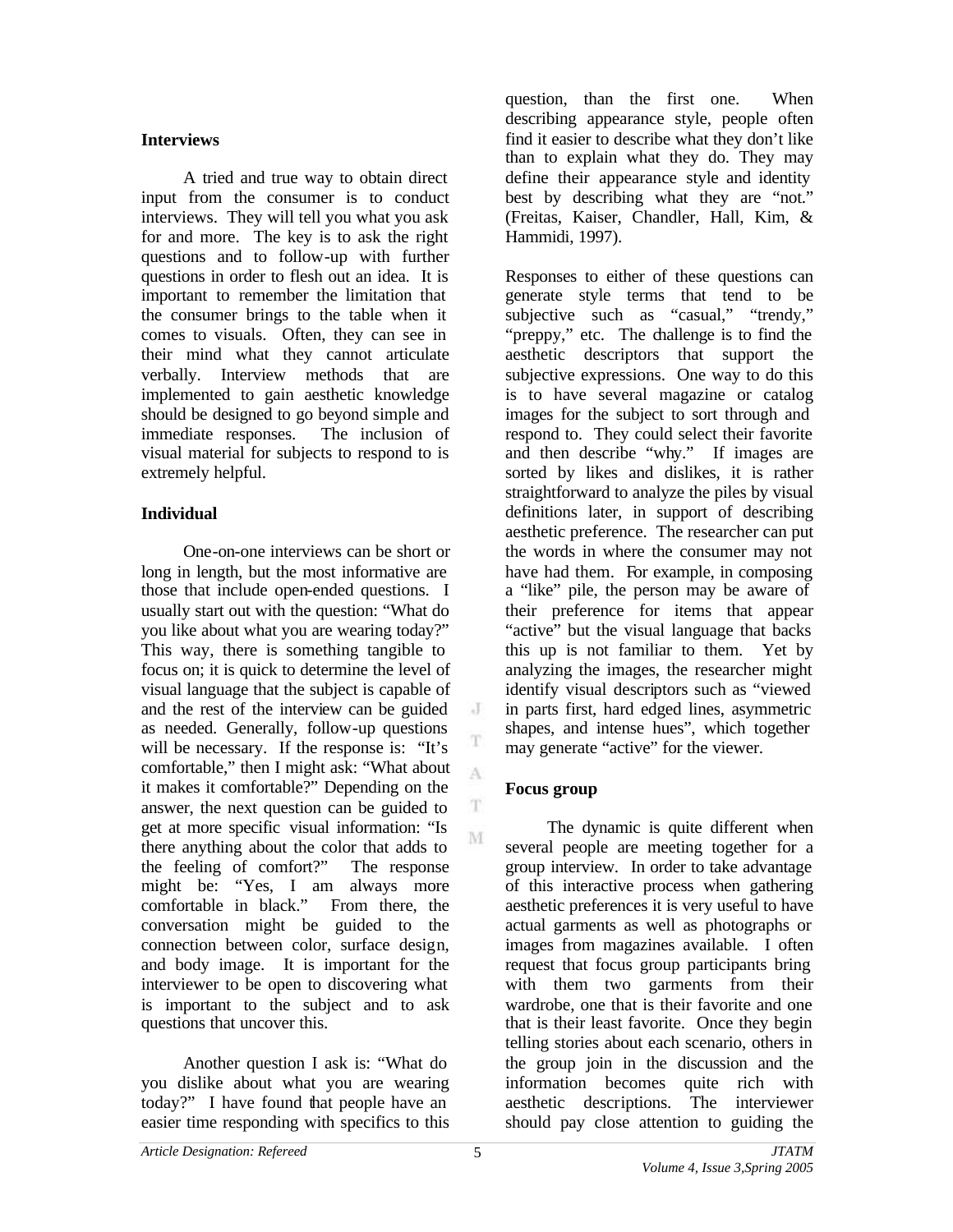discussion in order to bring out comparisons and clarifications.

The images or photographs can be used differently with a group than when working with one-on-one interviews. They may be shown individually for group response, or depending on the size of the group, smaller groups of two to three people may be formed and then each group can work with a set of images, describing what they think and prefer, followed by presentations to the larger group. In this way, shared aesthetic responses can be articulated with the use of visual support. Encouraging group members to also refer to what they and each other are wearing is another source of visual information, as seen in figure 2.

The following images show results from a focus group discussion on basketball uniforms for women over the age of fifty. The woman on the left pointed out a functional problem with the neckline of her t-shirt. Her neck had moved forward and down as she aged and the neckline of her tshirt was now restrictive. In addition to the functional issue that the subject identified, a restrictive neckline also highlights the aesthetic disadvantages of looser skin and incorrect positioning, relative to the forward neck, of the opening. I found various necklines among the images that were prepared for the group and we all discussed the options in both functional and aesthetic contexts. Then the woman in the center demonstrated her 'ideal' solution as she mimicked the neckline from a photo. The photo on the right shows the resulting neckline on the uniform that was designed in response to the needs identified.



m.

M

*Figure 2.* Neckline design meeting aesthetic and functional preference

## **Observing in the context of use**

Aesthetic preferences can be identified by documenting appearance style during movement and action, again within the context of use. In addition to the focus group interviews, design information for the basketball uniform project was gained through direct observations during practice and games. Video and still images were taken and then later analyzed for visual descriptors as well as functional qualities. The data in this form can be structured within a visual database, retrievable by various media search software. Then, as images are sorted and preferences identified, further clarification through interviews can be obtained.

A second example of observations within a context is in a study of ski apparel that I conducted. Skiers were individually photographed and interviewed at ski resorts. In addition, skiers were videotaped as they exited the ski lifts at the top of runs on the mountain. A thorough process of coding individual appearance styles was then completed later with this visual information. The important advantage of this approach is that the entire appearance is included in the observation and analysis, just as the wearer has assembled it. It clearly represents aesthetic preference for that moment for that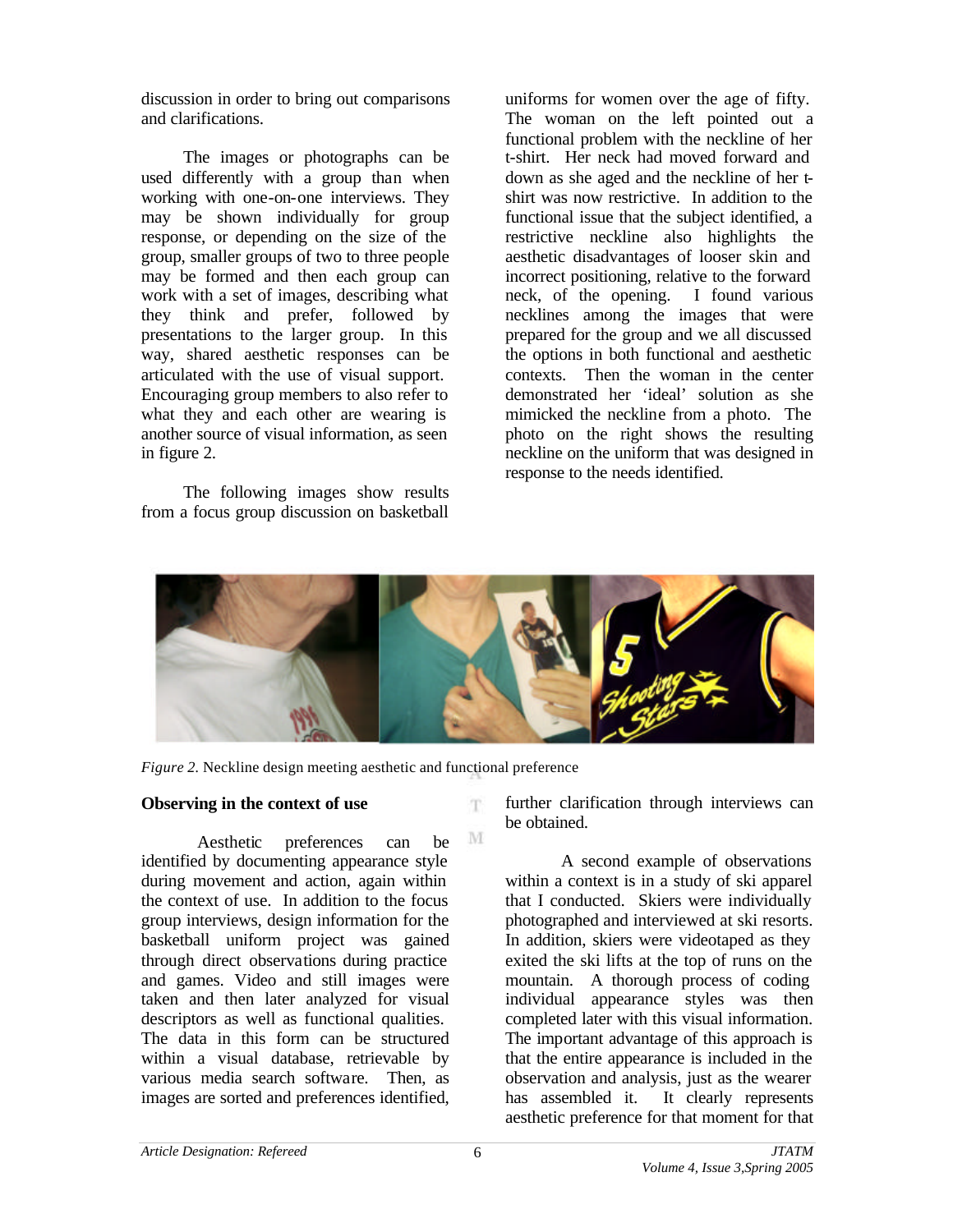consumer, and the total look in the context is influencing what other skiers see and subsequently how their future images and preferences are shaped. Aesthetic preference is a dynamic process of formation. Observations in context, although challenging, are more true to the aesthetic experience than static analysis out of context.



*Figure 3.* Skiers observed in context

### **Managing and analyzing visual style information**

Image databases help to manage large numbers of photographs. But, in searching for aesthetic preference, databases can also be useful design research tools. The electronic environment allows for more fluid sorting and comparing, opening new opportunities for designers. The ways of working with images have grown rapidly with increased technology options. Gone are the days when slides were sorted manually and shared individually. Now with digital images, software, and browser environments, the advantages for managing, sharing and analyzing images have created new possibilities. Managing images begins with taking the photograph, downloading, editing, recording data, and depending on the software, image coding. I will point out two opportunities that image database technology allows for in research on aesthetic preference.

First, the ability to combine interview data with image data can be a useful approach in searching for visual meaning. In the skiwear study I conducted, both kinds of data were collected for each subject. By building an image database, and including the interview responses, I was able to search for information that I would not have been able to find otherwise. As discussed earlier, people have a difficult time articulating visual information. For example, in the interviews, skiers were asked what they liked about what they were wearing that day. Many responded, "It's comfortable." Then I would ask, "What about it is comfortable?" A typical response to this was, "I don't know, it just is". But by using an image database, I was able to get much more information. For example, figure 4 shows a search that brought up all of the images in which the subject used the word "comfort" or "comfortable" to describe what they liked about what they were wearing. Once the items were sorted in that way, I could analyze the resulting images, attached to the text, to see if there were visual and functional factors among the images that might support the concept of "comfort."

 $_{\rm c}$  J m

A 'n

M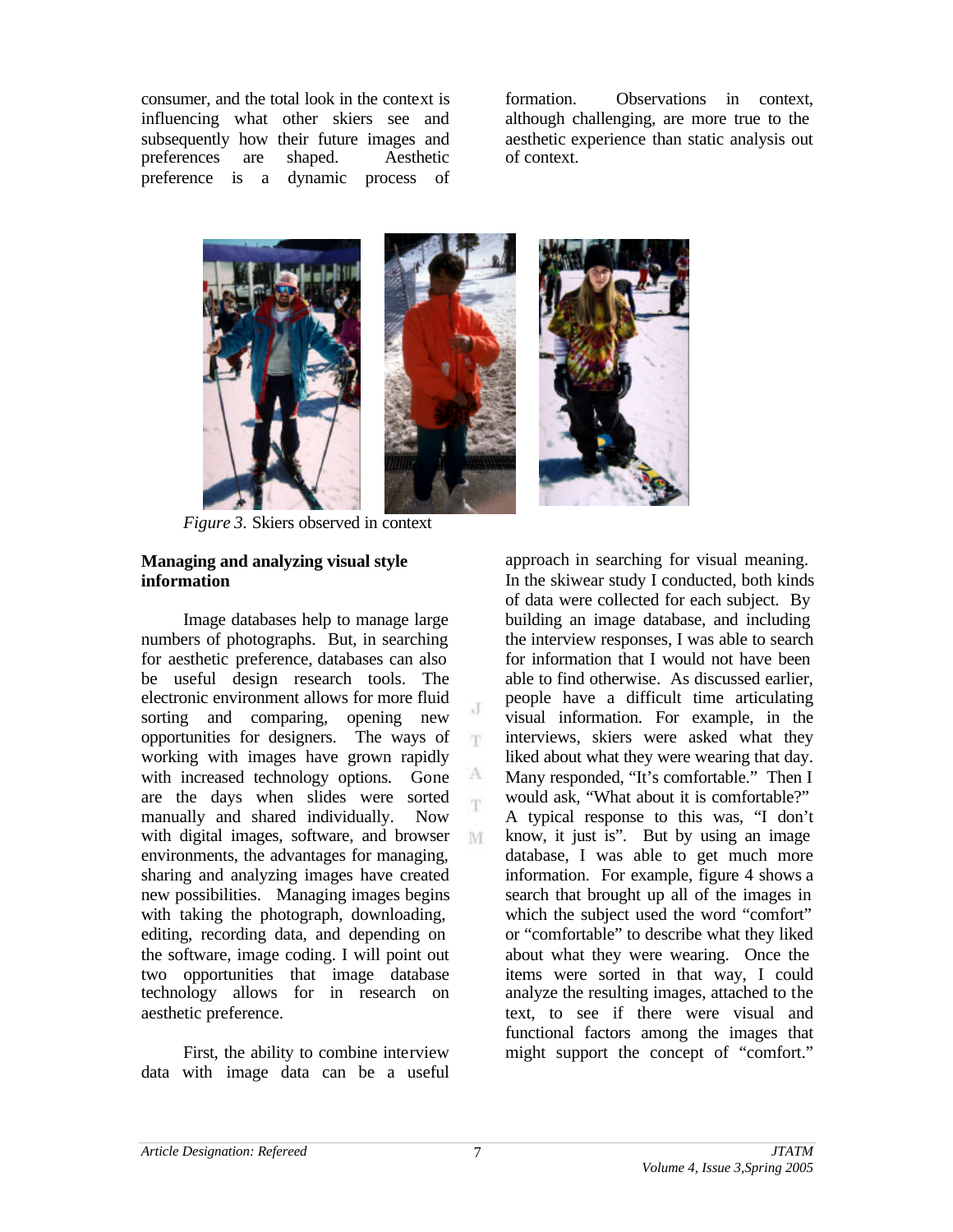

 $\cdot$ T

T A

T.

M

*Figure 4.* Screen shot from QBIC

A second and powerful form of visual analysis of images in a database is the ability to search by image context in addition to text. The example in figure 4 shows images embedded in DB2 Query by Image Content (QBIC). This is a sophisticated search process that does not require text to find images. The search is based on qualities of the image such as color, location, and texture (Holt, Hethorn, Petkovic, Niblack, Tung, & Treat, 1995). There is potential for breakthrough aesthetic research with applications such as this. To be able to search hundreds and thousands of images and locate specific image properties in addition to viewing images with meanings common to particular consumer groups, will allow for new ways of understanding aesthetic perception. It is possible, through these approaches, to find visual qualities of new influences that can then be used in product development, addressing visual desire. Visual patterns over time may be uncovered that have not emerged when only relying on selective viewing and text searches. Image search by image content also addresses the roadblocks highlighted

earlier. To follow-up on the "comfort" example, the images were taken in the context of use, the analysis was conducted on garments and bodies in combination as a contextual visual presentation, the "insider" perspective was gained, and the complexities of image response are eased with the addition of image content, as opposed to text reliant, search capability.

Web browsers deliver visual information to consumers in various ways and for various purposes. They can also be formats for gathering data on aesthetic perception and preference. Many scholars are using the web as a tool for data collection and for analyzing responses from consumers. The possibility for consumer input can go beyond the usual response to a text survey. People can post images that can later be analyzed collectively, and with the application of image content searches. Focus groups can be organized and conducted with the assistance of video conferencing. We have just begun to develop the methods that truly take advantage of new technology formats.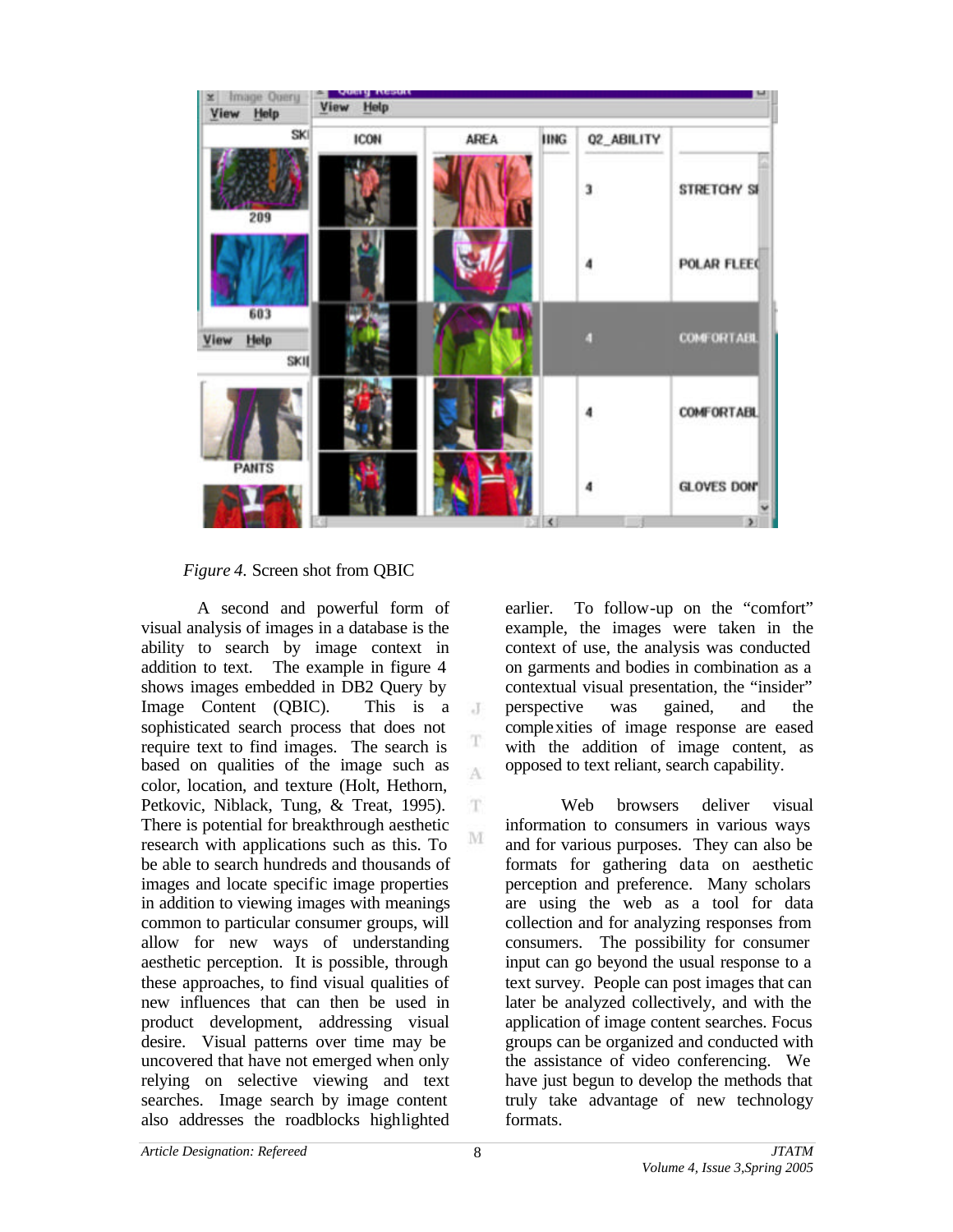Another approach to analyzing images is to provide extensive description for comparison across images in a set. The example in figure 5 is from a study of street style. Two different people were asked to describe what they saw in the photograph. A person with no formal visual language training provided the description under the photo. A research assistant who has studied



### *Figure 5*. Visual descriptions

#### Description:

Plaid "50s" jacket, pea-coat. Long length, long-sleeve jacket Jeans Red scarf cap Black satchel bag Shiny scarf under hair

the aesthetics of clothing wrote the more detailed description to the right of the photo. This expanded description allows for better comparison as well as provides information that can be used in the design process. A notable anomaly is that neither of the respondents mentioned the figure in the left in the photograph. There is much to be learned about perception and why some things are noticed and others are not.

#### Layout Structuring

3/4 length jacket—fitted upper body, flared from waist, waist belt -semi thick fabric, contours to body slightly, flare  $\rightarrow$  flowing

pants—bootcut jeans -lighter weight denim, fitted $\rightarrow$ bootcut/flared at hemline

hat—fitted ski cap -knit, medium weight

messenger bag—over the shoulder notebook sized bag with flap

#### Surface Structuring

Jacket—woven, red *wool* plaid. Squared motif across upper body, diagonal motif from waist down and above yoke, somewhat *heavy,* bright-intense colors

Pants—flat, solid color. Light weight, movement with body

Hat—bright, vivid red color, warm

\*Jacket is the initial element within the ensemble the catches attention and draws the eye up because the color coordinates with the hat\*

#### Elements of Visual Definition

**Line—**plaid lines throughout jacket, straight of grain and bias. Diagonal line across back from black strap.

**Shape—**upper body portrays somewhat fitted/tailored shape, while lower body offers free flowing appeal

**Texture—**hat offers a softer, knit texture—semi-thick. Wool jacket is slightly thick, but fabric allows free movement. Denim is lighter weight and smooth

**Color—**vivid red accents the ensemble and coordinates the various pieces throughout the hat and jacket. Other colors (blue) are somewhat more muted and solid.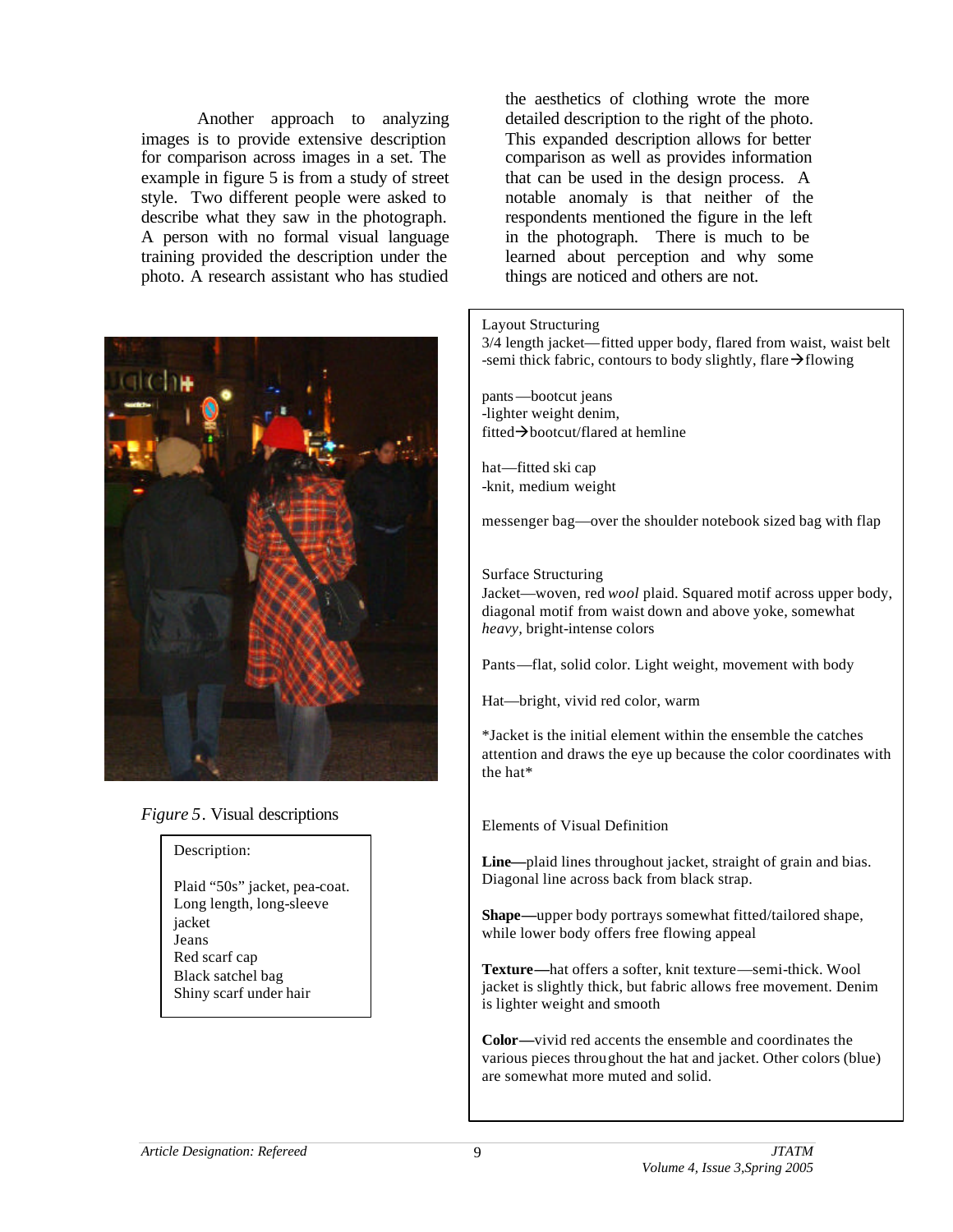The last example is from a study that highlights the integration of aesthetic preference, functional issues, fit and materials.



 $\cdot$  $\overline{\textbf{T}}$ 

 $\Lambda$ 

T M

*Figure 6.* Karate gis; aesthetics, function, and fit

Currently I am investigating design issues in a very traditional uniform, the karate gi. The casual observer may think that they all look the same, however, the participants who have worn them for years are providing me with information about many nuances in aesthetics, fit, and function. Each brand uses slightly different materials, proportions and sizing are different, and each body brings unique fit and performance demands. A close look shows the karate participants each wearing their sleeve to a different length on their arm, the proportion above and below their belt on the jacket is different, and the labels identify different brands. The trained eye would know the brands of each of the four gis without looking at the labels.

In order to explore aesthetic and functional needs, I have conducted individual and focus group interviews, done observations in context, and have shot dozens of photographs for visual analysis. Through applying these various methods, I am able to gain insight into the "insider" perspective and have uncovered information that will inform design improvements – even

in a garment that must appear to remain the same.

# **Conclusion**

As methods to discover aesthetic preference continue to be implemented, it will be important to take advantage of new advances in technology and to keep a firm grounding in the context of the aesthetic experience. Overcoming the challenges to this process requires continued understanding of the complex and dynamic nature of consumers' visual response and creation of visual desire. Discovering aesthetic preference in today's culture requires surmounting existing roadblocks and more, but it will most certainly be worth it. The application of methods addressed within this paper has the potential to help companies incorporate the richness and diversity of consumer driven aesthetics.

Developing meaningful products for consumers includes a design process that thoughtfully reflects on and implements the synergy between aesthetic and functional qualities. Just as intriguing new advances in methods toward understanding functional